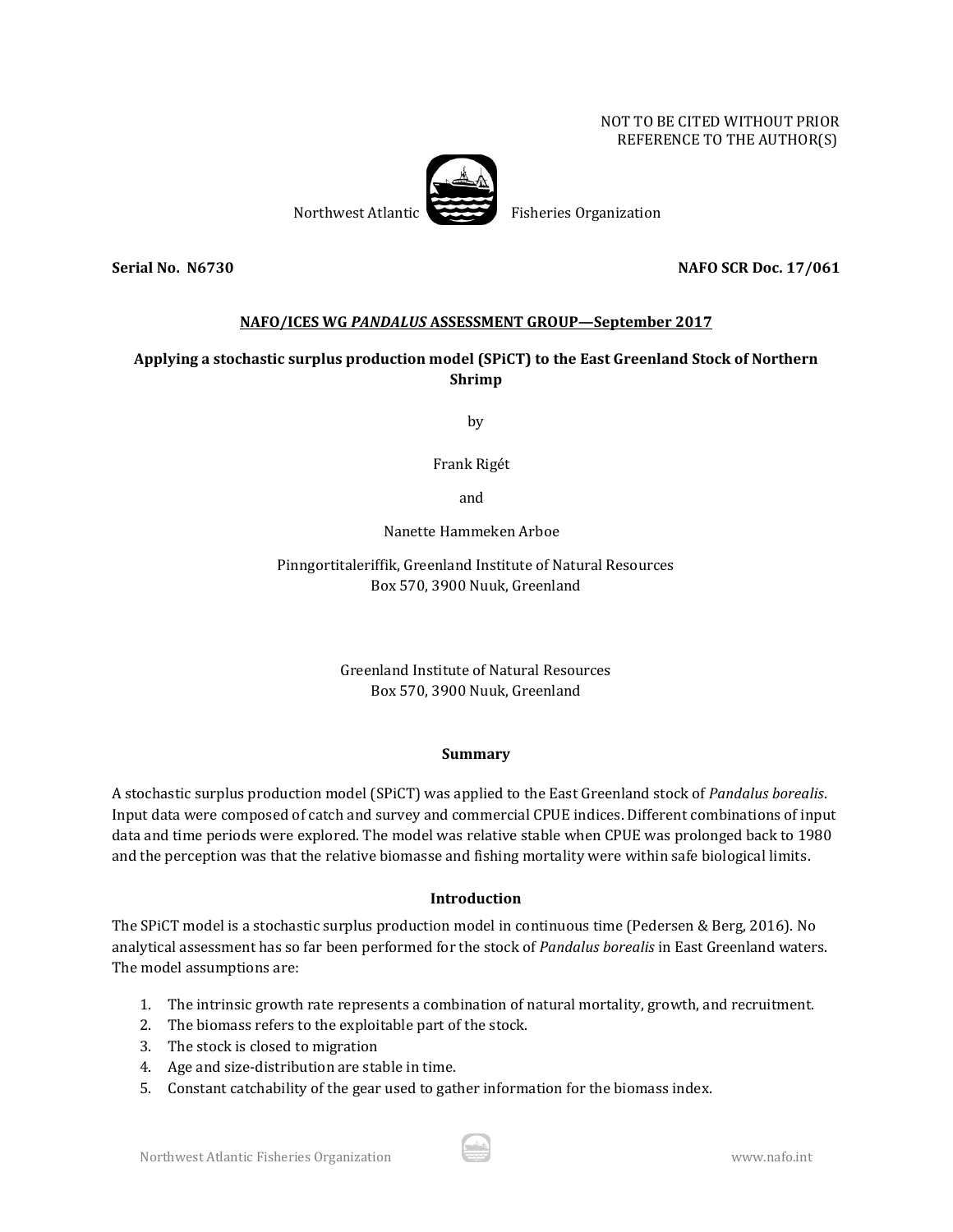#### **Material and Methods**

The input data was catch and CPUE indices from 1980 to 2017, and a survey index covering the period 2009- 2016 (Siegstad 2016). The first year (2008) of the survey index series was not included in the analysis, as less or no experience exist at that time with fishing in this difficult area and the results were quite different from the following years. Unfortunately no survey was carried out in 2017. The catch and standardised CPUE of the Greenlandic fleet was estimated by GLM. Compared to the CPUE index in Hammeken Arboe (2017) the series was prolonged backward to begin in 1980. Only vessels with a minimum of 3 years fishing in the area was included in the GLM. The logbook coverage in the early years of the fishery was poor. As a consequence there is only one vessel included in the GLM from 1980 to 1984. 4 vessels are included in the GLM in 1985 and 16 vessels in 1986. A total of 83 vessels were included in the GLM.

### **Results and Discussion**

The SPiCT model were applied to combinations of the catch with the CPUE and survey index (Catch & Index, Catch & CPUE and Catch & Index & CPUE) and using to different time periods of the CPUE (1980-2017 and 1987-2017) (Table 4). In some cases the model was only able to converge or give more reasonable confidence limits of the reference points, if the parameter n was fixed to a value of 2 (symmetric Schaefer production curve). Using the survey index as the only index resulted in a quite different perception of the stock status than when the CPUE index was included. The survey index series is relative short and showing a gradually decrease since 2009, while the CPUE series is relative long and fluctuating during time, which explain the different outputs when used alone. Comparing of two runs both using survey index and CPUE index with and without fixing n to 2 showed very similar temporal patterns but the confidence limits were very large when n was estimated. The model using both survey and CPUE indices and with a fixed n (n=2) was elected for the final analysis described below.

Model residuals and diagnostic are shown in Fig. 2. The One Step Ahead (OSA) residuals were not significant different from zero and therefore not biased (above figure row). Testing of multiple lags (here 4) and the individual lags show no significant autocorrelation of the residuals (ACF). The residuals were significantly different from being normal distributed in case of the catch, which may be caused by the very low catch in recent years.

Table 2 show the correlations between model parameters. The correlations were high in-between the log value of carrying capacity (K) and the catchabilities (q's) showing that these parameters are not well separated. Also the correlation between B<sub>MSY</sub> and F<sub>MSY</sub> was high (-0.79).

Fig. 3 show the relative fishing mortality ( $F_t/F$ <sub>MSY</sub>) and the relative biomass ( $B_t/B$ <sub>MSY</sub>).  $F_t/F$ <sub>MSY</sub> has been well below 1 except in a short period around 1990 with high catches, where it was above 1. The relative biomass (Bt/BMSY) has mostly been above 1 except in the years from late 1980s to mid 1990s and in recent years. However in 2017 B<sub>t</sub>/B<sub>MSY</sub> is again above 1 (1.54). During the period the relative biomass and fishing mortality has mostly been in the green square ( $F_t/F_{MSY}$  <1 and  $B_t/B_{MSY}$  and from 2016 to 2017 it has moved from the yellow square ( $F_t/F_{MSY}$ <1 but  $B_t/B_{MSY}$ <1) to the green square.

Retrospective plots shortened by the 1 to 4 of the last observations (Fig. 4) show low consistency in case of biomass and fishing mortality, whereas the relative biomass and the relative fishing mortality were rather robust.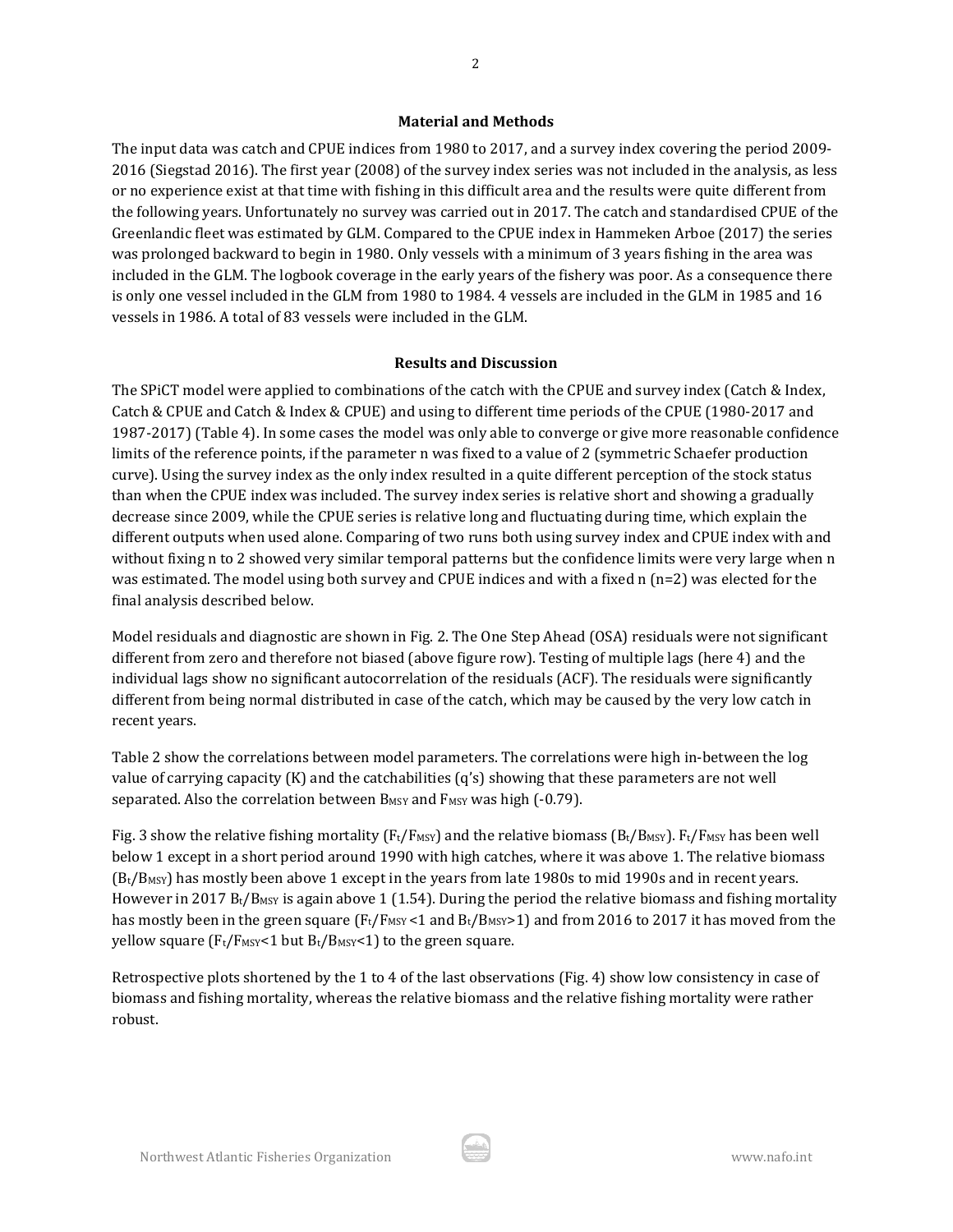Table 3 show the stochastic reference points from the SPiCT model. MSY is estimated to 12,089 T,  $B_{2017}/B_{MSY}$ to 1.54 and F<sub>2017</sub>/F<sub>MSY</sub> to 0.014, however, the confidence limits are relative broad. The predicted catch in 2018 at  $F = F_{2017}$  amount to 457 T.

Forecast for the year 2018 is shown in Table 4. Six forecast scenarios are presented. The B2017/BMSY are above 1 in all scenarios and the F<sub>2017</sub>/F<sub>MSY</sub> are below 1 in all scenarios except for fishing at F<sub>MSY</sub>. The B increase in all scenarios except with fishing at F<sub>MSY</sub>.

#### **Conclusion**

The SPiCT model was run with the assumption of a symmetric Schaefer production curve. The model was sensitive of removing last years data (retrospective plots) and with some violation of the model assumption (normal distribution of the residuals in case of catch). The results indicated that  $F_{2017}/F_{MSY}$  is well below 1 and B/ B<sub>MSY</sub> is above 1, however the confidence limits were large. The results are therefore only indicative. The SPiCT model may be more applicable in the future, especially when more years of survey data is obtained.

### **References**

BURMEISTER, AD., F.F RIGET. 2017. The West Greenland trawl survey for *Pandalus borealis*, 2017, with reference to earlier results. *NAFO SCR Doc*. 017/051, Ser. No. N6720. 39 pp.

ARBOE, N.H. 2017. The Fishery for Northern Shrimp (Pandalus borealis) in Denmark Strait / off East Greenland 1978 - 2017.*NAFO SCR Doc.* 017/057, Ser. No. N6726.

SIEGSTED, H. 2016. Results of the Greenland Bottom Trawl Survey for Northern shrimp (*Pandalus borealis*) Off East Greenland (ICES Subarea XIV b), 2008-2016. *NAFO SCR Doc*. 016/045, Ser. No. N6594 12 pp.

PEDERSEN, M.W., BERG, C.W. 2017. A stochastic surplus production model in continuous time. Fish & Fisheries, 18(2), pp 226-243.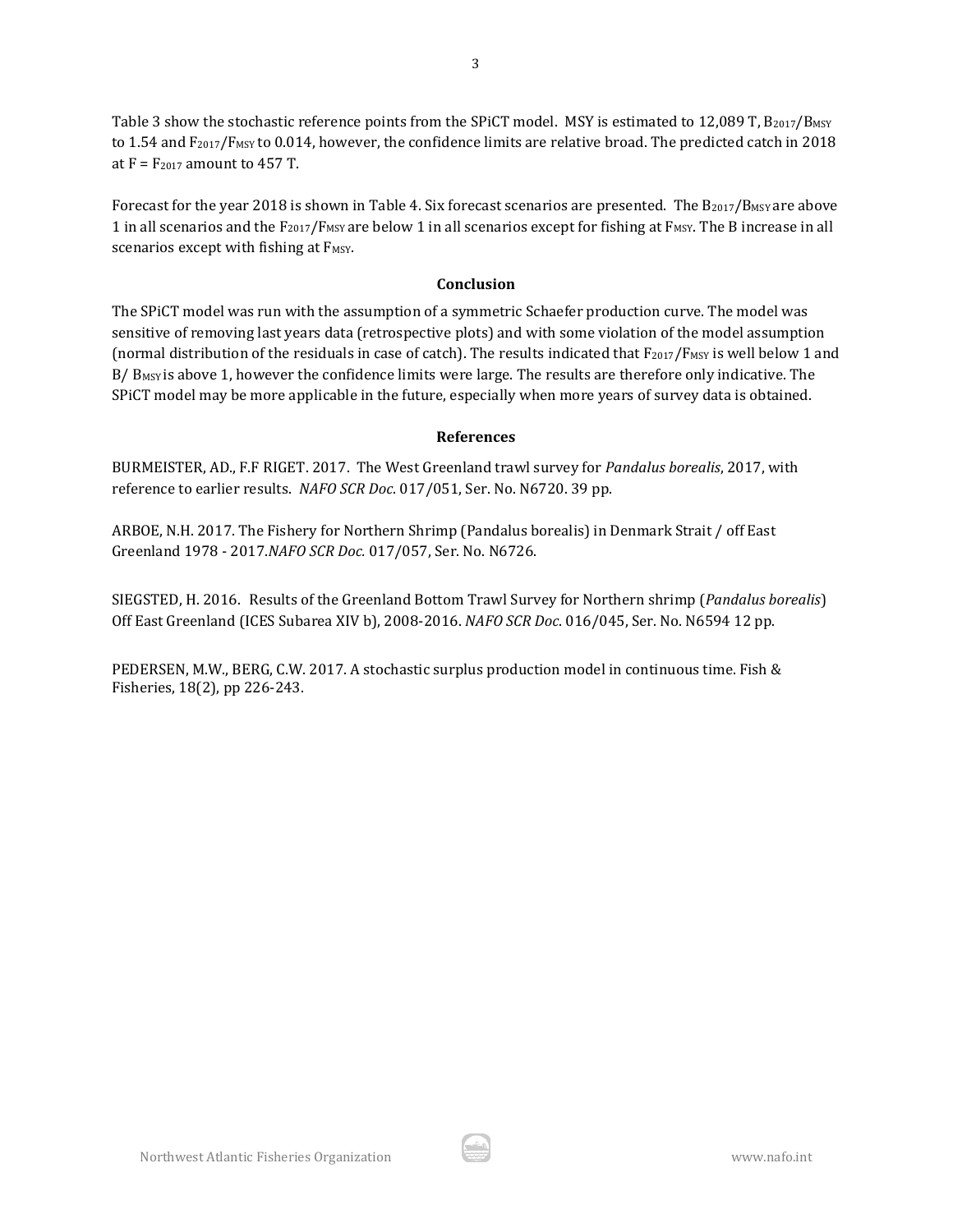| <b>East Greenland</b> | <b>MSY</b> | <b>B MSY</b> | F MSY | B/Bmsy<br>2017 | F/Fmsy<br>2017 | Catch<br>2018 | Fixing<br>n               | Converge    |
|-----------------------|------------|--------------|-------|----------------|----------------|---------------|---------------------------|-------------|
| Survey                |            |              |       |                |                |               |                           | <b>NO</b>   |
| Survey                | 930        | 3,567        | 0.026 | 0.056          | 5.150          | 266           | $\boldsymbol{\mathsf{x}}$ |             |
| <b>CPUE 1980</b>      | 9,485      | 52,618       | 0.203 | 1.349          | 0.018          | 469           |                           | <b>YES</b>  |
| Survey+CPUE 1980      | 8,993      | 57,513       | 0.179 | 1.273          | 0.020          | 475           |                           | <b>YES</b>  |
| Survey+CPUE 1980      | 12,089     | 44,050       | 0.278 | 1.544          | 0.014          | 457           | $\mathbf{x}$              | <b>YES</b>  |
| <b>CPUE 1987</b>      |            |              |       |                |                |               |                           | <b>NO</b>   |
| <b>CPUE 1987</b>      |            |              |       |                |                |               |                           | <b>NO</b>   |
| Survey+CPUE 1987      |            |              |       |                |                |               |                           | <b>NO</b>   |
| Survey+CPUE 1987      |            |              |       |                |                |               | X                         | unrealistic |

4

T**able 1**. Comparison of the SPiCT output using different input data.

| Table 2. Correlation matrix for the estimated SPiCT model parameters |  |
|----------------------------------------------------------------------|--|
|                                                                      |  |

|        | logm                 | logK            | logg            | logg            | $1$ oqn           |
|--------|----------------------|-----------------|-----------------|-----------------|-------------------|
| logm   | 1,0000000000         | 0.6008779181    | $-0.6058609352$ | $-0.6176757761$ | 7.060414e-04      |
| logK   | 0.6008779181         | 1,0000000000    | $-0.9587250549$ | $-0.9705114811$ | $-2.216854e-04$   |
| logg   | $-0.6058609352$      | $-0.9587250549$ | 1.0000000000    | 0.9872046340    | 1.232658e-04      |
| logg   | $-0.6176757761$      | $-0.9705114811$ | 0.9872046340    | 1.0000000000    | 1.098495e-04      |
| logn   | 0.0007060414         | $-0.0002216854$ | 0.0001232658    | 0.0001098495    | 1.000000e+00      |
| logsdb | 0.1775995933         | $-0.4169967019$ | 0.3983948152    | 0.3911491474    | 3.495859e-04      |
| logsdf | 0.0031970667         | $-0.1131983616$ | 0.1212232926    | 0.1186209373    | 5.799802e-05      |
| logsdi | 0.0217091729         | $-0.1134126270$ | 0.1158049990    | 0.1095167255    | 1.274845e-04      |
| logsdi | $-0.0575381411$      | 0.2792730149    | $-0.2953260803$ | $-0.2769832433$ | $-3.623948e - 04$ |
| logsdc | 0.0494576880         | 0.1384698552    | $-0.1431808422$ | $-0.1448274637$ | $-3.115452e - 05$ |
|        | logsdb               | logsdf          | logsdi          | logsdi          | logsdc            |
| logm   | 0.1775995933         | 3.197067e-03    | 0.0217091729    | $-0.0575381411$ | 4.945769e-02      |
| logK   | $-0.4169967019$      | $-1.131984e-01$ | $-0.1134126270$ | 0.2792730149    | 1.384699e-01      |
| logg   | 0.3983948152         | 1.212233e-01    | 0.1158049990    | $-0.2953260803$ | $-1.431808e-01$   |
| logg   | 0.3911491474         | 1.186209e-01    | 0.1095167255    | $-0.2769832433$ | $-1.448275e-01$   |
| logn   | 0.0003495859         | 5.799802e-05    | 0.0001274845    | $-0.0003623948$ | $-3.115452e - 05$ |
| logsdb | 1.0000000000         | 9.779773e-02    | 0.1948461335    | $-0.5198881224$ | $-7.804304e-02$   |
| logsdf | 0.0977977320         | 1.000000e+00    | 0.0734873320    | $-0.1626222509$ | $-3.986801e-01$   |
| logsdi | 0.1948461335         | 7.348733e-02    | 1.0000000000    | $-0.3459844002$ | $-8.981413e-03$   |
| logsdi | $-0.5198881224$      | $-1.626223e-01$ | $-0.3459844002$ | 1.0000000000    | 3.920863e-02      |
|        | logsdc -0.0780430444 | $-3.986801e-01$ | $-0.0089814133$ | 0.0392086321    | 1.000000e+00      |
|        |                      |                 |                 |                 |                   |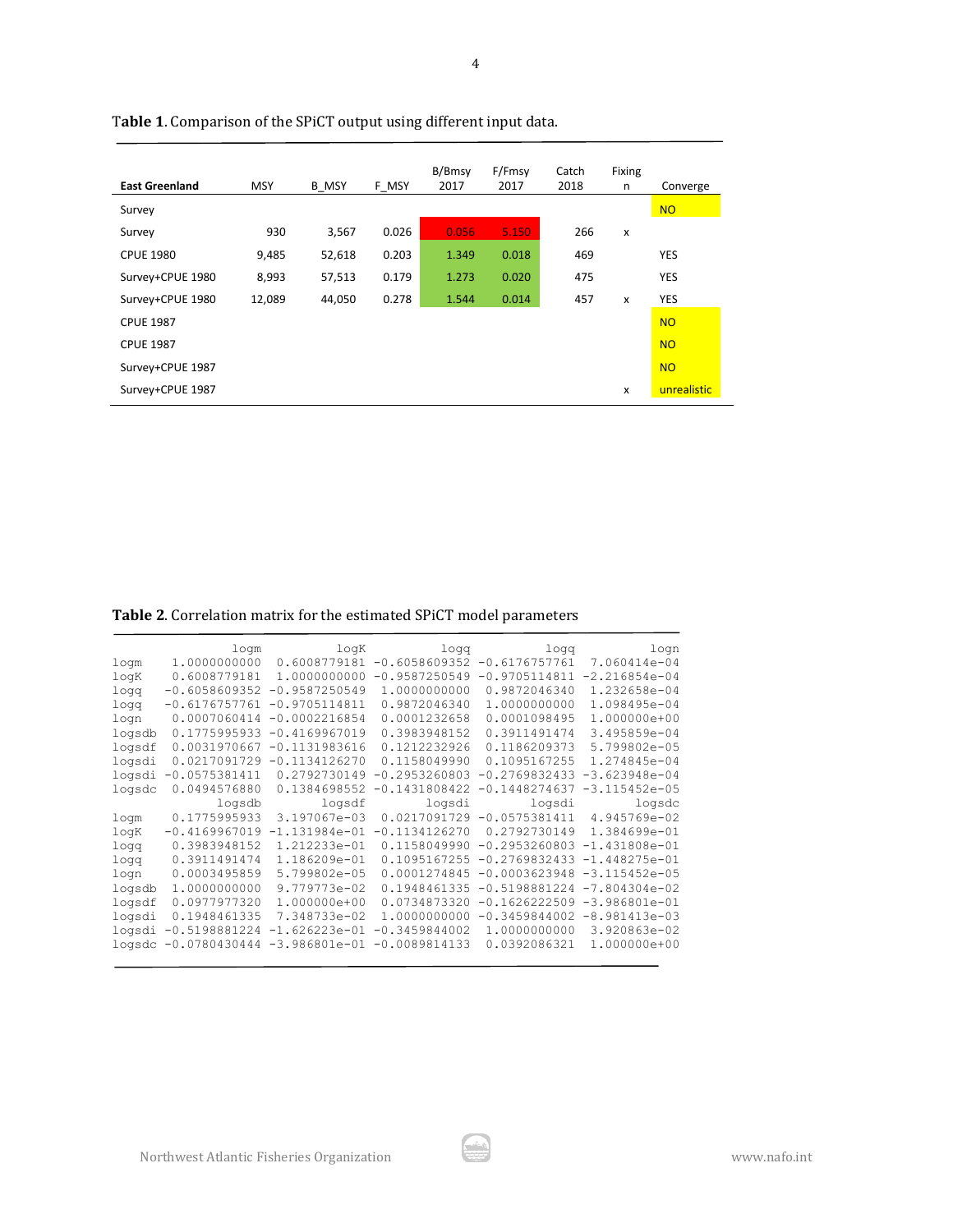**Table 3.** Results from the SPiCT model including parameter estimates, reference points and predictions of East Greenland stock of northern shrimp

```
Convergence: 0 MSG: relative convergence (4)
Objective function at optimum: 54.4892831
Euler time step (years): 1/16 or 0.0625
Nobs C: 38, Nobs I1: 8, Nobs I2: 38
Priors
    logn \sim dnorm[log(2), 0.001^2] (fixed)
logalpha \sim dnorm[log(1), 2^2]
 logbeta \sim dnorm[log(1), 2^2]
Model parameter estimates w 95% CI 
            estimate cilow ciupp log.est 
alpha1 7.881865e-01 4.141411e-01 1.500064e+00 -0.2380205 
 alpha2 3.564619e-01 9.889110e-02 1.284899e+00 -1.0315280 
beta 8.065650e-01 3.841166e-01 1.693619e+00 -0.2149708 
 r 6.068918e-01 2.516681e-01 1.463505e+00 -0.4994047 
 rc 6.068911e-01 2.516684e-01 1.463501e+00 -0.4994059 
 rold 6.068903e-01 2.516675e-01 1.463502e+00 -0.4994072 
m 1.520092e+04 7.649311e+03 3.020769e+04 9.6291113 
K 1.001887e+05 3.332499e+04 3.012089e+05 11.5148111 
q1 6.254360e-02 1.828700e-02 2.139063e-01 -2.7718911 
 q2 1.620000e-05 4.800000e-06 5.430000e-05 -11.0294980 
 n 2.000002e+00 1.996086e+00 2.003926e+00 0.6931484 
 sdb 3.246273e-01 2.228940e-01 4.727938e-01 -1.1250776 
 sdf 4.631238e-01 2.852496e-01 7.519158e-01 -0.7697608 
 sdi1 2.558669e-01 1.403326e-01 4.665191e-01 -1.3630980 
 sdi2 1.157172e-01 4.066170e-02 3.293143e-01 -2.1566056 
 sdc 3.735395e-01 2.502037e-01 5.576724e-01 -0.9847317 
Deterministic reference points (Drp)
           estimate cilow ciupp log.est 
Bmsyd 5.009439e+04 1.666250e+04 1.506046e+05 10.821664 
Fmsyd 3.034455e-01 1.258342e-01 7.317503e-01 -1.192553 
MSYd 1.520092e+04 7.649311e+03 3.020769e+04 9.629111 
Stochastic reference points (Srp)
           estimate cilow ciupp log.est rel.diff.Drp 
Bmsys 4.405014e+04 1.487271e+04 1.304681e+05 10.693084 -0.13721314 
Fmsys 2.779426e-01 1.104099e-01 6.996842e-01 -1.280341 -0.09175614 
MSYs 1.208926e+04 6.152286e+03 2.375544e+04 9.400073 -0.25739026 
States w 95% CI (inp$msytype: s)
                   estimate cilow ciupp log.est 
B_2017.00 6.799752e+04 2.132963e+04 2.167718e+05 11.1272266 
F_2017.00 3.893400e-03 1.031400e-03 1.469690e-02 -5.5484674 
B_2017.00/Bmsy 1.543639e+00 1.014911e+00 2.347814e+00 0.4341428 
F_2017.00/Fmsy 1.400800e-02 4.543200e-03 4.319060e-02 -4.2681267 
Predictions w 95% CI (inp$msytype: s)
                 prediction cilow ciupp log.est 
B_2018.00 8.425122e+04 2.622157e+04 2.707034e+05 11.3415583 
F_2018.00 5.338400e-03 1.276500e-03 2.232590e-02 -5.2328247 
B_2018.00/Bmsy 1.912621e+00 1.047964e+00 3.490693e+00 0.6484746 
F_2018.00/Fmsy 1.920690e-02 5.751000e-03 6.414600e-02 -3.9524840 
Catch_2018.00 4.568675e+02 1.556977e+02 1.340597e+03 6.1243934 
E(B_inf) 8.023310e+04 NA NA NA 11.2926915
```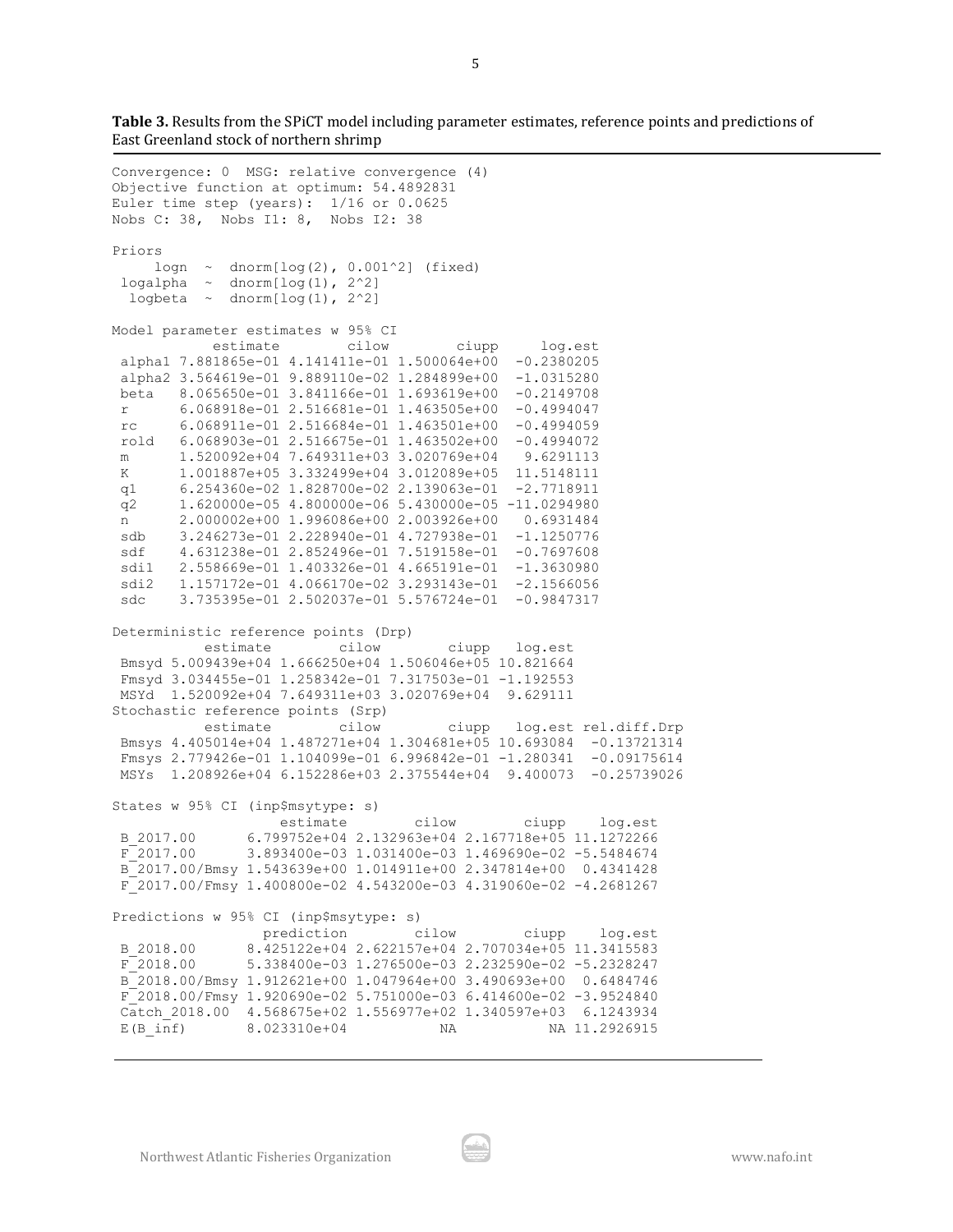**Table 4**. Forecast with six scenarios of the East Greenland stock of northern shrimp.

Observed interval, index: 1980.00 - 2017.00 Observed interval, catch: 1980.00 - 2018.00 Fishing mortality (F) prediction: 2019.00 Biomass (B) prediction: 2019.00 Catch (C) prediction interval: 2018.00 - 2019.00 Predictions C B F B/Bmsy F/Fmsy perc.dB perc.dF 1. Keep current catch 522.4 88716.7 0.006 2.014 0.022 5.3 13.9<br>2. Keep current F 456.9 86857.3 0.005 1.972 0.019 3.1 0.0 2. Keep current F 456.9 86857.3 0.005 1.972 0.019 3.1 0.0 3. Fish at Fmsy 21314.3 69793.3 0.278 1.584 1.000 -17.2 5106.5 4. No fishing 0.5 87223.5 0.000 1.980 0.000 3.5 -99.9 5. Reduce F 25% 342.8 86948.8 0.004 1.974 0.014 3.2 -25.0 6. Increase F 25% 570.8 86765.9 0.007 1.970 0.024 3.0 25.0 95% CIs of absolute predictions C.lo C.hi B.lo B.hi F.lo F.hi 1. Keep current catch 284.1 960.5 26942.5 292128.3 0.001 0.025 2. Keep current F 156.4 1334.7 26427.8 285464.0 0.001 0.029 3. Fish at Fmsy 8073.9 56267.5 16923.7 287826.4 0.051 1.511 4. No fishing 0.2 1.3 26642.6 285555.7 0.000 0.000 5. Reduce F 25% 117.3 1002.1 26481.5 285486.4 0.001 0.022 6. Increase F 25% 195.5 1666.5 26374.3 285441.9 0.001 0.036 95% CIs of relative predictions B/Bmsy.lo B/Bmsy.hi F/Fmsy.lo F/Fmsy.hi 1. Keep current catch NaN NaN 0.008 0.060 2. Keep current F  $1.599$   $2.431$   $0.005$   $0.073$ <br>3. Fish at Fmsy  $0.918$   $2.736$   $0.265$   $3.780$ 3. Fish at Fmsy  $0.918$   $2.736$   $0.265$   $3.780$ <br>
4. No fishing  $1.621$   $2.419$   $0.000$   $0.000$ 4. No fishing  $1.621$  2.419 0.000 0.000<br>5. Reduce F 25% 1.605 2.428 0.004 0.054 5. Reduce F 25% 1.605 2.428 0.004 0.054 6. Increase F 25% 1.594 2.434 0.006 0.091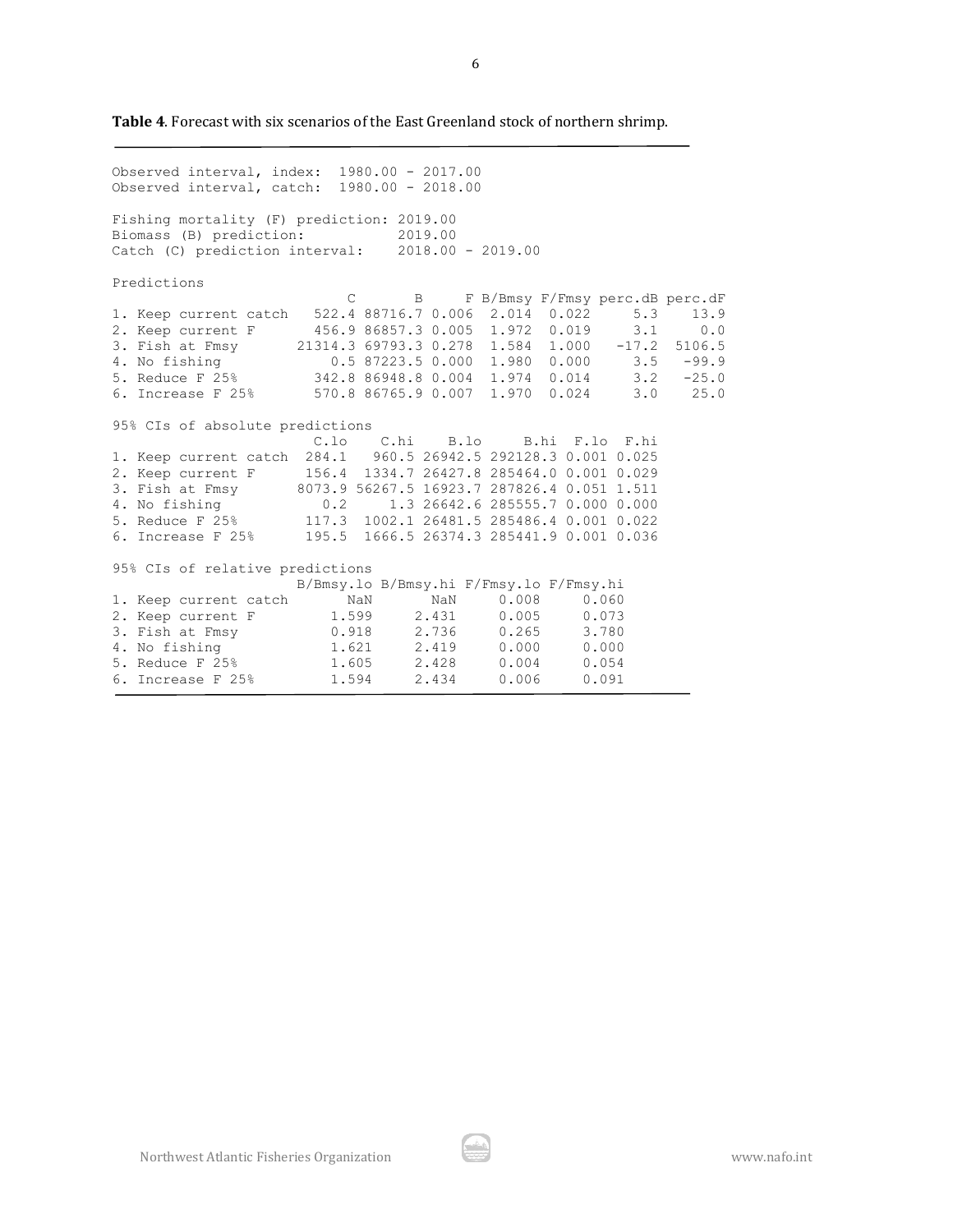

7

**Fig. 1**. Input data for the SPiCT models of East Greenland stock of northern shrimp. Top: Catch, Mittel: Survey index, Bottom: CPUE index.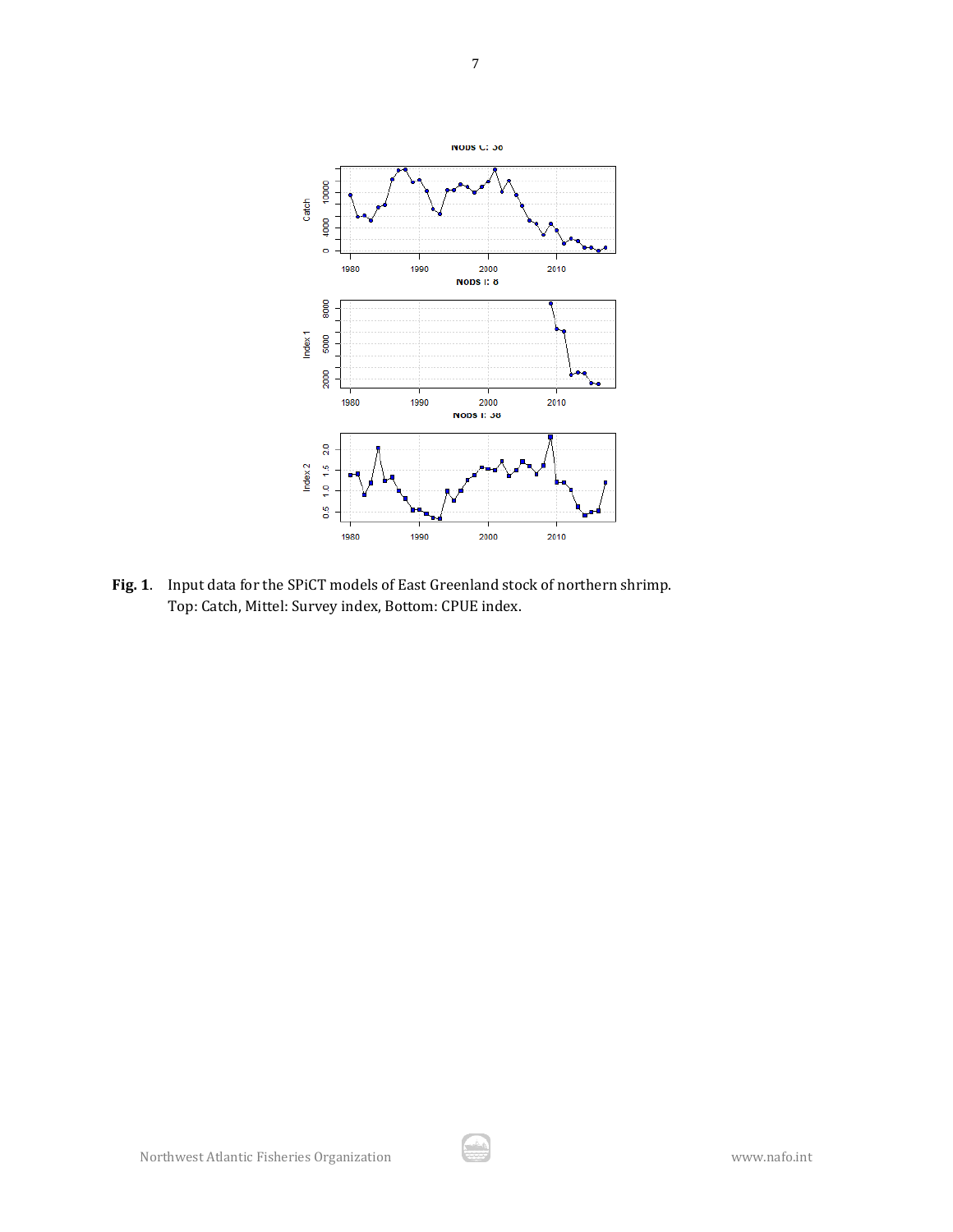

**Fig. 2** Diagnostics. First column show log of the input data series; catch, survey index and CPUE. Second column "one-step ahead" (OSA) residuals and a test for bias, Third column show the autocorrelation of the residuals including Ljung-Box test of multiple lags and tests for the individual lags. Fourth column test for normality of the residuals.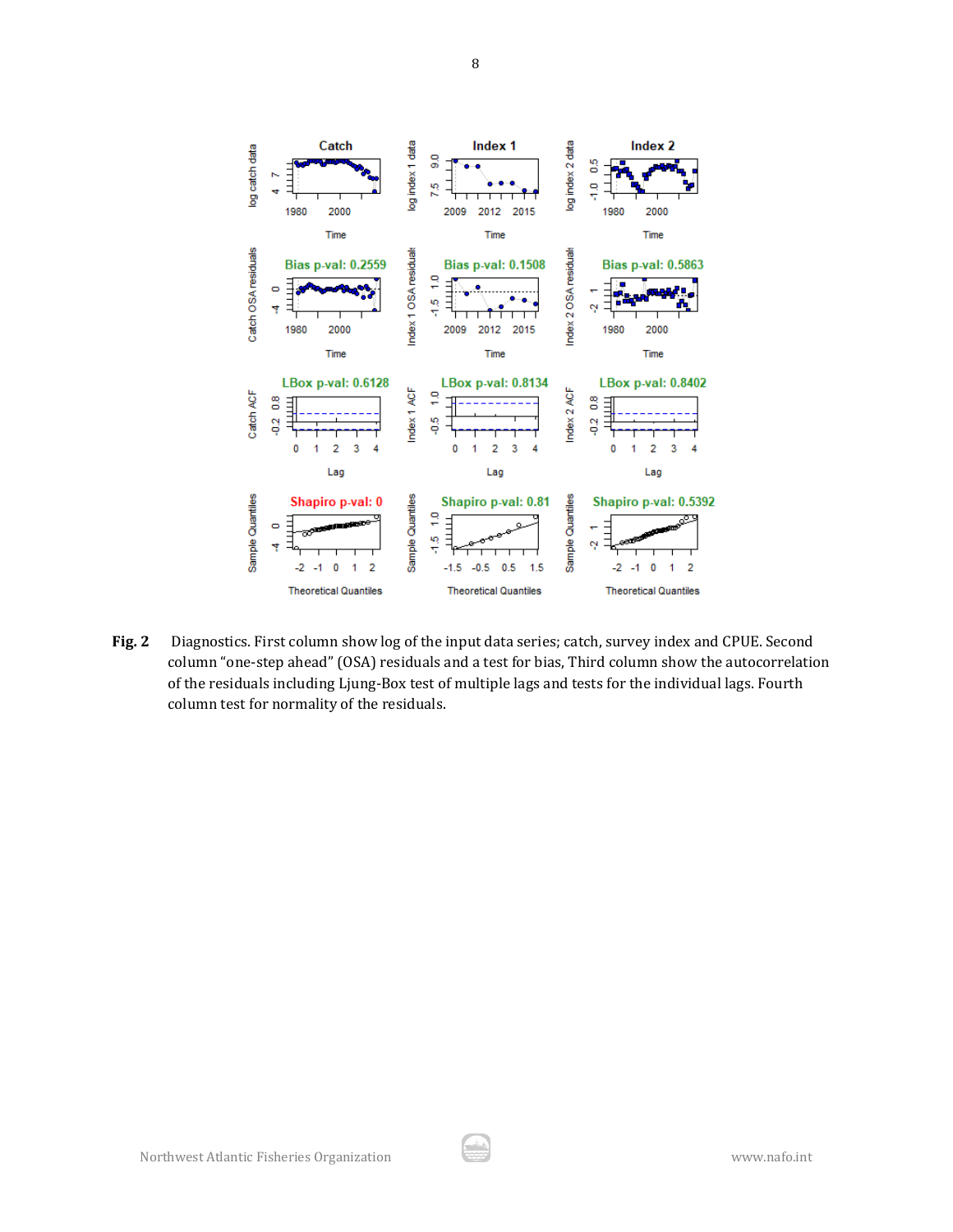**Relative fishing mortality** 



Fig. 3. Plot of the estimated relative fishing mortality (F<sub>t</sub>/F<sub>MSY</sub>) and relative biomass (B<sub>t</sub>/B<sub>MSY</sub>) trough time of East Greenland stock of northern shrimp.